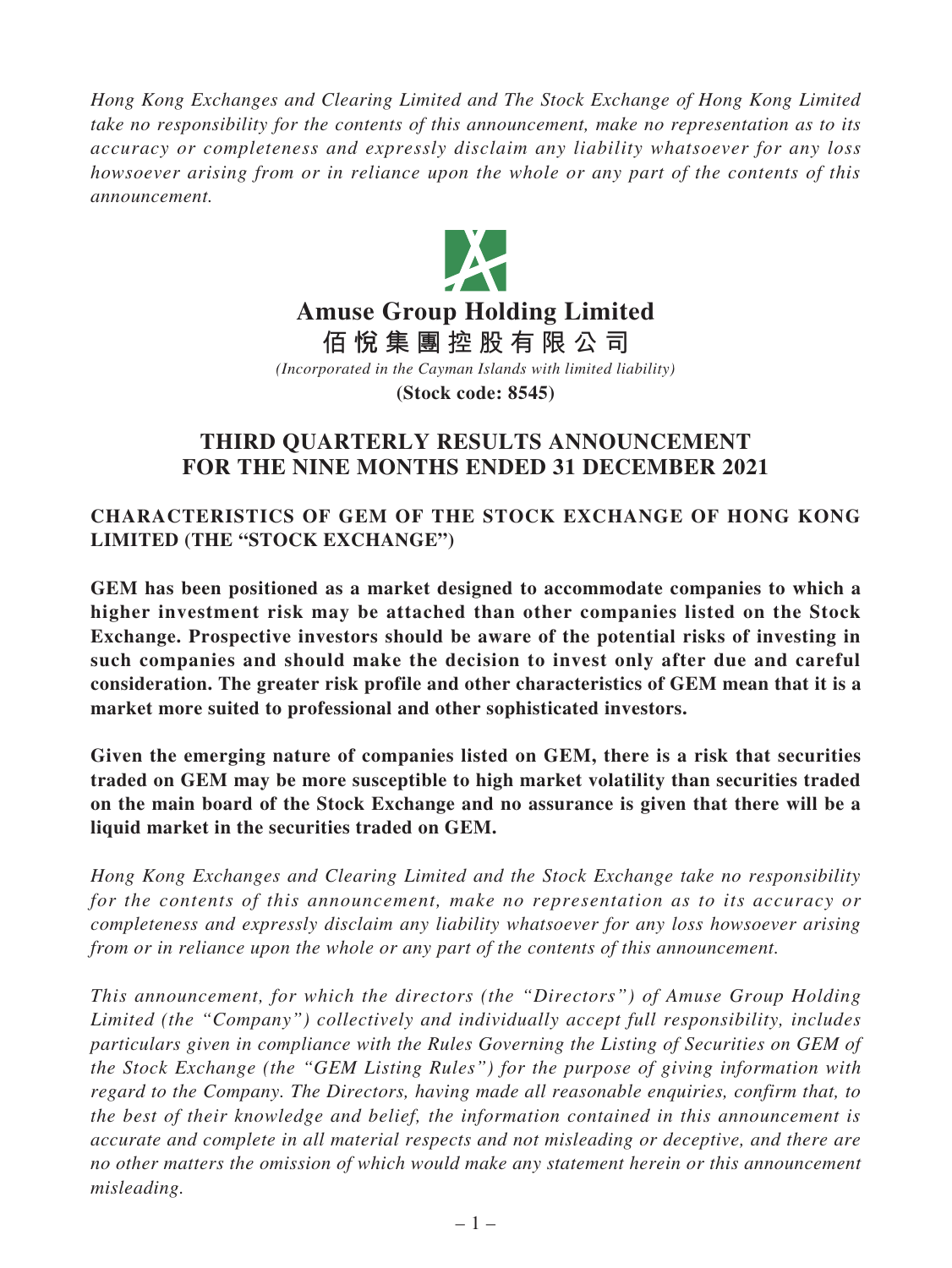The board of Directors (the "Board") of the Company is pleased to announce the unaudited condensed consolidated results of the Company and its subsidiaries (collectively the "Group") for the nine months ended 31 December 2021 (the "Period"), together with the comparative figures for the nine months ended 31 December 2020 (the "Corresponding Period"), which have not been audited nor reviewed by the independent auditor but have been reviewed and approved by the audit committee of the Company (the "Audit Committee"), are set out as follows:

# **UNAUDITED CONDENSED CONSOLIDATED STATEMENT OF PROFIT OR LOSS AND OTHER COMPREHENSIVE INCOME**

*For the nine months ended 31 December 2021*

|                                                      |                       | <b>Nine months ended</b><br>31 December |            |
|------------------------------------------------------|-----------------------|-----------------------------------------|------------|
|                                                      |                       | 2021                                    | 2020       |
|                                                      | <b>Notes</b>          | <b>HK\$'000</b>                         | HK\$'000   |
| Revenue                                              | $\overline{4}$        | 175,901                                 | 159,774    |
| Cost of sales                                        |                       | (151, 394)                              | (129, 206) |
| Gross profit                                         |                       | 24,507                                  | 30,568     |
| Other net income                                     | 5                     | 3,921                                   | 5,756      |
| Selling expenses                                     |                       | (9, 446)                                | (6,249)    |
| Administrative expenses                              |                       | (16, 626)                               | (12, 579)  |
| Fair value changes of financial assets at fair value |                       |                                         |            |
| through profit or loss                               |                       | (276)                                   |            |
| Share of loss of a joint venture                     |                       | (600)                                   |            |
| Profit from operations                               |                       | 1,480                                   | 17,496     |
| Finance costs                                        | 6(a)                  | (88)                                    | (159)      |
| Profit before taxation                               | 6                     | 1,392                                   | 17,337     |
| Income tax expense                                   | $\boldsymbol{7}$      | (2,035)                                 | (3,676)    |
| (Loss)/profit for the period                         |                       | (643)                                   | 13,661     |
| (Loss)/earnings per share                            |                       |                                         |            |
| - Basic and diluted (HK cents)                       | $\boldsymbol{\delta}$ | (0.06)                                  | 1.37       |
| (Loss)/profit for the period                         |                       | (643)                                   | 13,661     |
| Total comprehensive (loss)/income for the period     |                       | (643)                                   | 13,661     |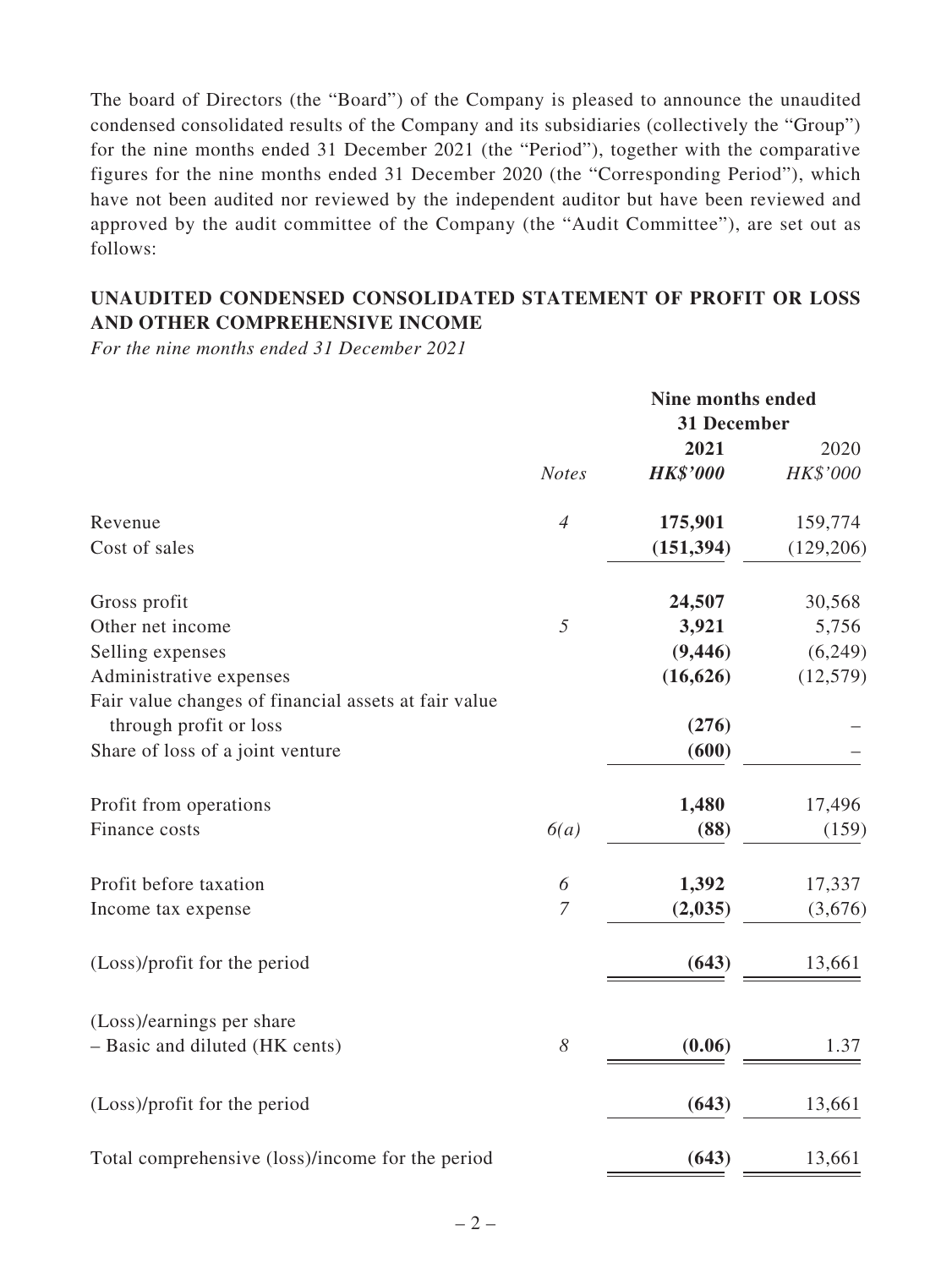# **UNAUDITED CONDENSED CONSOLIDATED STATEMENT OF CHANGES IN EQUITY**

*For the nine months ended 31 December 2021*

|                                       | <b>Share</b><br>capital<br>HK\$'000 | <b>Share</b><br>premium<br>HK\$'000 | <b>Exchange</b><br>reserve<br>HK\$'000 | Land and<br>buildings<br>revaluation<br>reserve<br>HK\$'000 | <b>Merger</b><br>reserve<br>HK\$'000 | <b>Retained</b><br>earnings<br>HK\$'000 | <b>Total</b><br>equity<br>HK\$'000 |
|---------------------------------------|-------------------------------------|-------------------------------------|----------------------------------------|-------------------------------------------------------------|--------------------------------------|-----------------------------------------|------------------------------------|
| <b>Balance at 1 April 2020</b>        | 10,000                              | 66,991                              |                                        |                                                             | 129                                  | 93,074                                  | 170,194                            |
| Profit for the period                 |                                     |                                     |                                        |                                                             |                                      | 13,661                                  | 13,661                             |
| Total comprehensive income            |                                     |                                     |                                        |                                                             |                                      | 13,661                                  | 13,661                             |
| <b>Balance at 31 December</b><br>2020 | 10,000                              | 66,991                              |                                        |                                                             | 129                                  | 106,735                                 | 183,855                            |
| Balance at 1 April 2021               | 10,000                              | 66,991                              |                                        |                                                             | 129                                  | 101,751                                 | 178,871                            |
| Loss for the period                   |                                     |                                     |                                        |                                                             |                                      | (643)                                   | (643)                              |
| Total comprehensive loss              |                                     |                                     |                                        |                                                             |                                      | (643)                                   | (643)                              |
| <b>Balance at 31 December</b><br>2021 | 10,000                              | 66,991                              |                                        |                                                             | 129                                  | 101,108                                 | 178,228                            |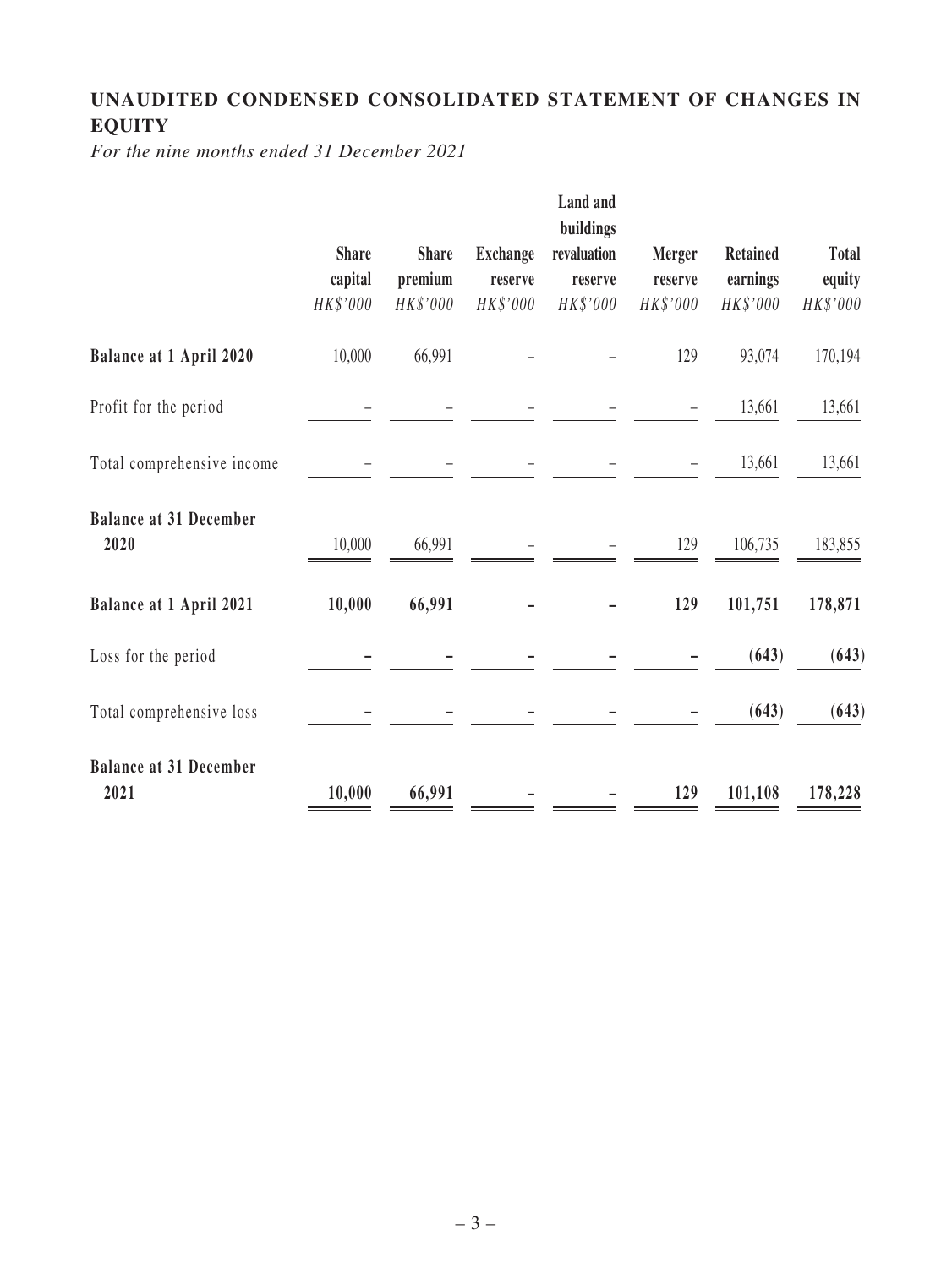# **NOTES TO THE UNAUDITED CONDENSED CONSOLIDATED FINANCIAL STATEMENTS**

*For the nine months ended 31 December 2021*

#### **1. GENERAL INFORMATION**

The Company is incorporated in the Cayman Islands with limited liability under the Companies Law (as revised) of the Cayman Islands. The address of the Company's registered office is Second Floor, Century Yard, Cricket Square, P.O. Box 902, Grand Cayman, KY1-1103, Cayman Islands.

The Company is an investment holding company. The Group is principally engaged in design, marketing, distribution and retail sales of toys and related products.

The measurement basis used in the preparation of the unaudited condensed consolidated financial statements is the historical cost basis, except that the investment properties and certain financial assets are stated at fair value. The unaudited condensed consolidated financial statements are presented in Hong Kong dollars ("HK\$") and all figures are rounded to the nearest thousand ("HK\$'000") unless otherwise indicated.

#### **2. BASIS OF PREPARATION**

The unaudited condensed consolidated financial statements for the nine months ended 31 December 2021 have been prepared in accordance with all applicable Hong Kong Financial Reporting Standards ("HKFRSs"), which collective term includes all applicable individual HKFRS, Hong Kong Accounting Standards ("HKASs") and Interpretations issued by the Hong Kong Institute of Certified Public Accountants ("HKICPA"), accounting principles generally accepted in Hong Kong and the applicable disclosure provisions of the GEM Listing Rules. The principal accounting policies used in the unaudited condensed consolidated financial statements for the nine months ended 31 December 2021 are consistent with those adopted in the preparation of the Group's annual financial statements for the year ended 31 March 2021 except for the accounting policy changes that are expected to be reflected in the annual financial statements for the year ended 31 March 2022.

#### **3. ADOPTION OF NEW AND AMENDED HKFRSS AND CHANGES IN ACCOUNTING POLICIES**

The Group has adopted all the new and revised HKFRSs issued that are relevant to its operations and effective for its accounting period beginning on 1 April 2021. The adoption of the new and revised HKFRSs that are relevant to the Group and effective from the current period had no significant effects on the results of the Group.

The Group has not early adopted any new and revised HKFRSs that has been issued but are not yet effective.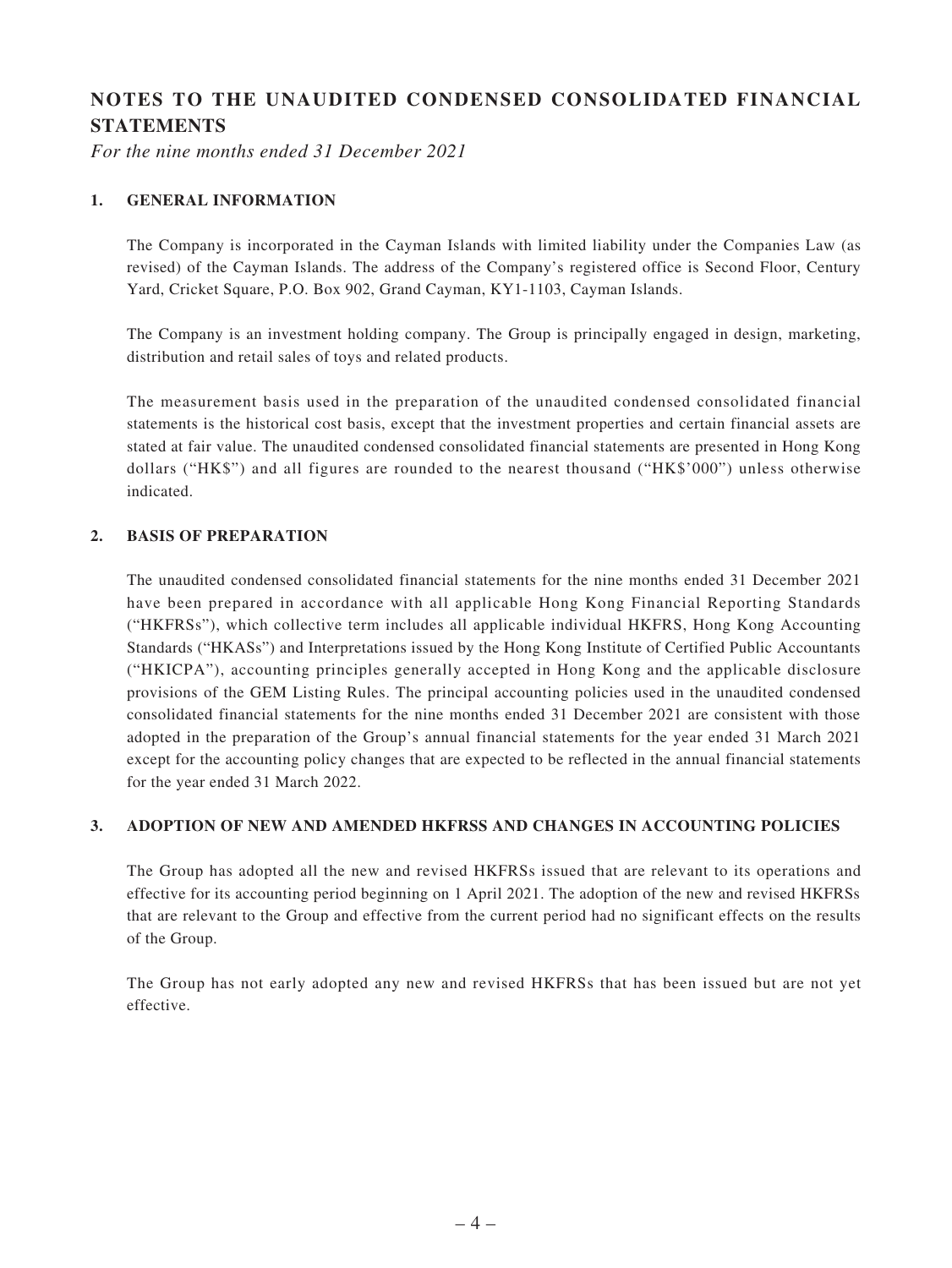#### **4. REVENUE AND BUSINESS SEGMENT**

#### **(a) Revenue**

The principal activities of the Group are design, marketing, distribution and retail sales of toys and related products.

The Group's revenue comprised the sales of Original Design Manufacturing ("ODM") toys to license holders, sale of own licensed toys and distribution of imported toys and is analysed by principal activities as follows:

|                                                    | Nine months ended<br>31 December |          |
|----------------------------------------------------|----------------------------------|----------|
|                                                    | 2021                             | 2020     |
|                                                    | <b>HK\$'000</b>                  | HK\$'000 |
| Sales of ODM toys to license holders               | 91,441                           | 104,467  |
| Distribution of imported toys and related products | 41,355                           | 33,715   |
| Sales of own licensed toys and related products    | 43,105                           | 21,592   |
|                                                    | 175,901                          | 159,774  |

The Group's customers are primarily distributors based in Japan. The percentage of revenue contributed by the Group's five largest customers for the Period amounted to approximately 72% (the Corresponding Period: 74%). Further details regarding the Group's principal activities are disclosed below.

The Group manages its business by three divisions, namely sales of ODM toys, sales of own licensed toys and distribution of imported toys. In a manner consistent with the way in which information is reported internally to the Group's most senior executive management for the purposes of resource allocation and performance assessment, the Group has identified the above three reportable segments. No operating segments have been aggregated to form the above reportable segments.

#### **(b) Information about major customers**

Revenue from customers during the Period contributing over 10% of the Group's revenue are as follows:

|                           |                 | Nine months ended |  |
|---------------------------|-----------------|-------------------|--|
|                           |                 | 31 December       |  |
|                           | 2021            | 2020              |  |
|                           | <b>HK\$'000</b> | HK\$'000          |  |
| Group's largest customers | 119,833         | 105,522           |  |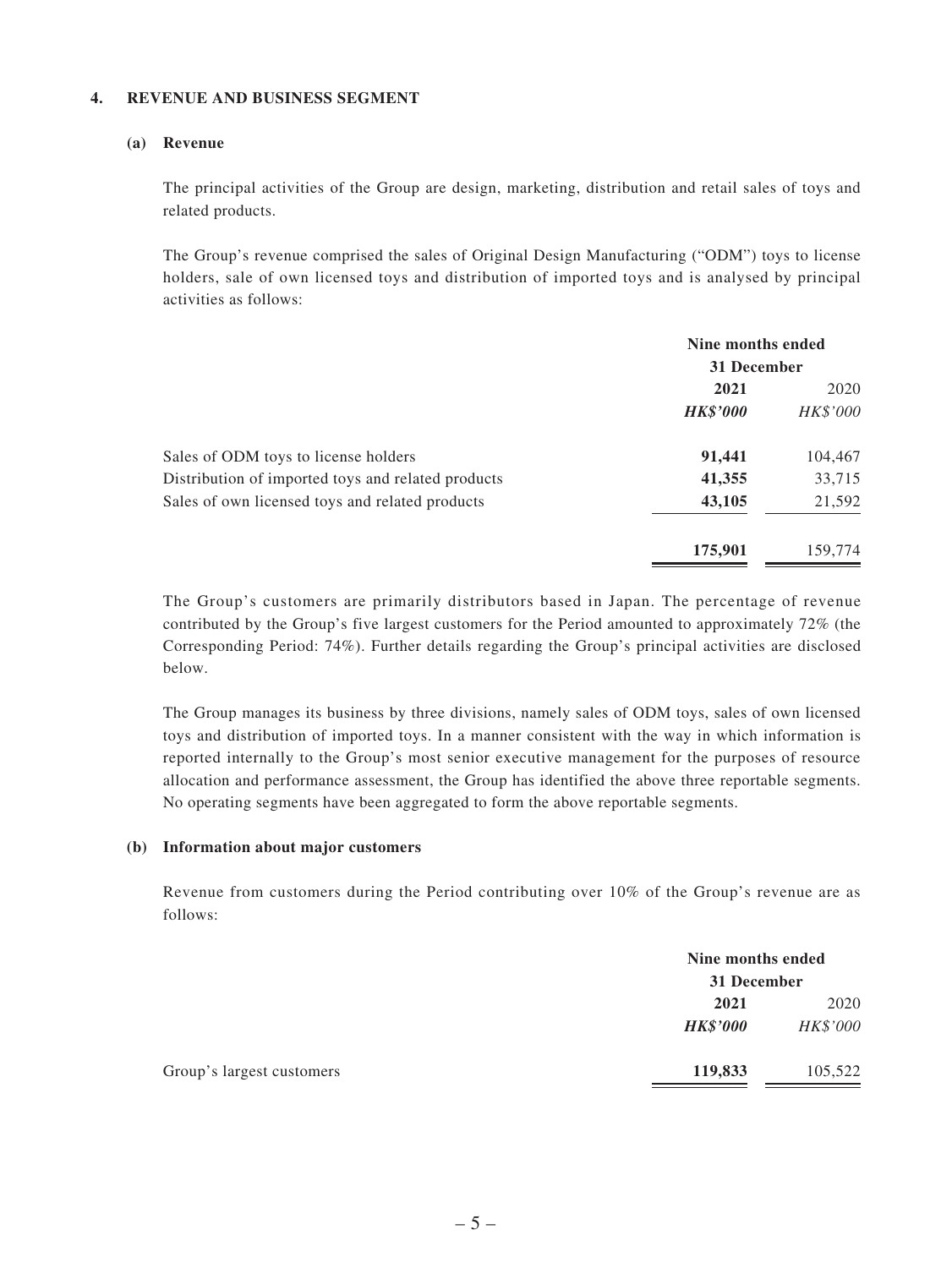#### **5. OTHER NET INCOME**

|                       | Nine months ended |                |
|-----------------------|-------------------|----------------|
|                       | 31 December       |                |
|                       | 2021              | 2020           |
|                       | <b>HK\$'000</b>   | HK\$'000       |
| Bank interest income  | 172               | 463            |
| Net exchange gain     | 1,217             | 1,170          |
| Rental income         | 610               | $\overline{4}$ |
| Freight charge income | 138               | 180            |
| Management fee income | 979               | 835            |
| Sundry income         | 705               | 1,124          |
| Government grant      | 100               | 1,980          |
|                       | 3,921             | 5,756          |

## **6. PROFIT BEFORE TAXATION**

Profit before taxation is arrived at after charging:

|              |                                                         | Nine months ended |          |
|--------------|---------------------------------------------------------|-------------------|----------|
|              |                                                         | 31 December       |          |
|              |                                                         | 2021              | 2020     |
|              |                                                         | <b>HK\$'000</b>   | HK\$'000 |
| <b>(a)</b>   | <b>Finance costs</b>                                    |                   |          |
|              | Interest on bank loan and overdrafts                    | 36                | 51       |
|              | Interest on lease liabilities                           | 52                | 108      |
|              |                                                         | 88                | 159      |
| ( <b>b</b> ) | Staff costs (including directors' remuneration)         |                   |          |
|              | Salaries, wages and other benefits                      | 12,704            | 9,042    |
|              | Contributions to defined contributions retirement plans | 312               | 294      |
|              |                                                         | 13,016            | 9,336    |
| (c)          | Other items                                             |                   |          |
|              | Depreciation of property, plant and equipment           | 12,358            | 4,893    |
|              | Depreciation of right-of-use assets                     | 2,310             | 2,636    |
|              | Auditors' remuneration                                  | 563               | 563      |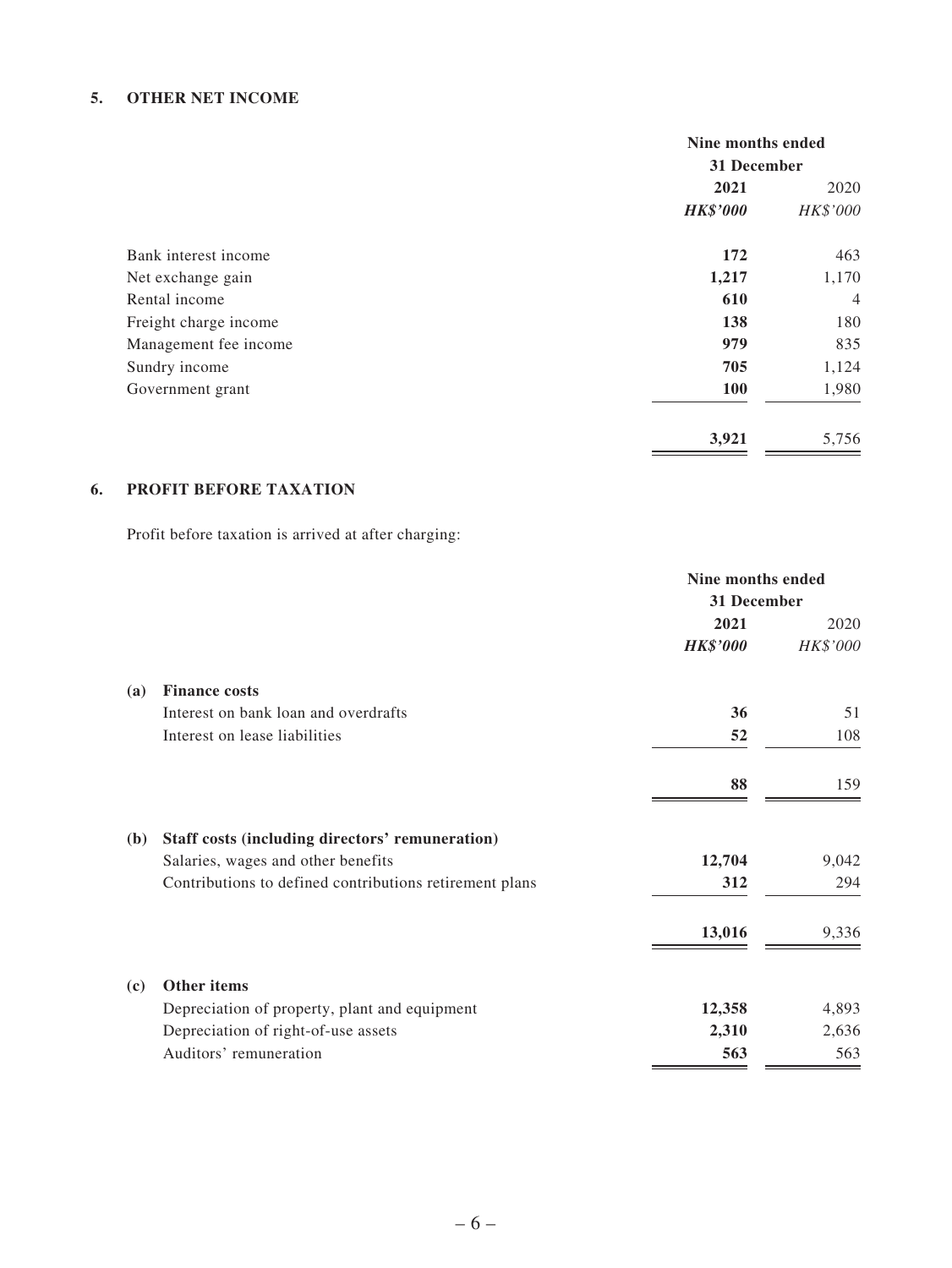#### **7. INCOME TAX**

|                           | Nine months ended<br>31 December |          |
|---------------------------|----------------------------------|----------|
|                           |                                  |          |
|                           | 2021                             | 2020     |
|                           | <b>HK\$'000</b>                  | HK\$'000 |
| Current $tax$ — Hong Kong |                                  |          |
| Profits Tax               | 2,035                            | 3,676    |

The provision for Hong Kong Profits Tax for the nine months ended 31 December 2021 is calculated at 16.5% (the Corresponding Period: 16.5%) of the estimated assessable profits for the year, except for one subsidiary of the Group which is a qualifying corporation under the two-tiered profits tax rates regime. Under the two-tiered profits tax rates regime, the first HK\$2,000,000 of profits of qualifying entities are taxed at 8.25%, and the profits above HK\$2,000,000 are taxed at 16.5%. The provision for Hong Kong Profits Tax for this subsidiary was calculated at the same basis in the Corresponding Period.

#### **8. (LOSS)/EARNINGS PER SHARE**

The calculation of basic (loss)/earnings per share is based on the loss attributable to ordinary equity shareholders of the Company of HK\$643,000 (the profit for the Corresponding Period: HK\$13,661,000) and weighted average of 1,000,000,000 ordinary shares in issue during the Period (the Corresponding Period: 1,000,000,000 shares).

The weighted average number of ordinary shares is calculated as follows:

|                                                  | At 31 December |               |  |
|--------------------------------------------------|----------------|---------------|--|
|                                                  | 2021           | 2020          |  |
| Issued ordinary share at 1 April                 | 1,000,000,000  | 1,000,000,000 |  |
| Weighted average number of shares at 31 December | 1,000,000,000  | 1,000,000,000 |  |

There was no difference between basic and diluted (loss)/earnings per share as the Company did not have any dilutive potential shares outstanding during the Period and the Corresponding Period.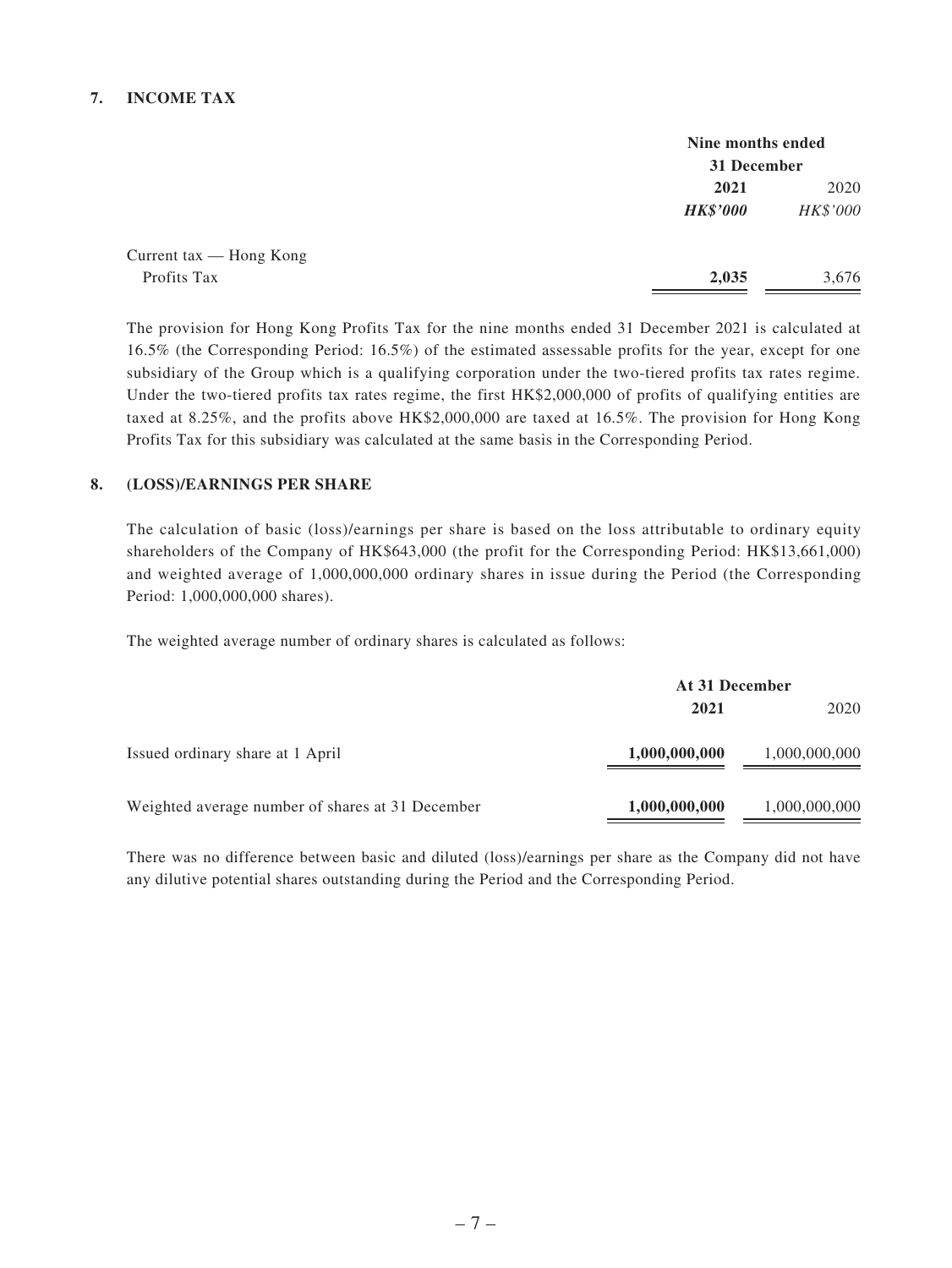#### **9. INVESTMENT PROPERTY AND OTHER PROPERTY, PLANT AND EQUIPMENT**

During the Period, the Group acquired items of plant and machinery with a cost of HK\$7,892,000 (the Corresponding Period: HK\$4,493,000).

#### **10. DIVIDENDS**

No dividends were paid or declared by the Company or any of the subsidiaries during the Period and the Corresponding Period.

#### **11. FAIR VALUE MEASUREMENT**

The carrying amounts of the Group's financial instruments carried at amortised cost were not materially different from their fair values as at 31 December 2021 and 31 March 2021.

#### **12. COMMITMENTS**

At 31 December 2021 and 31 March 2021, the Group has no operating lease commitment as lessee.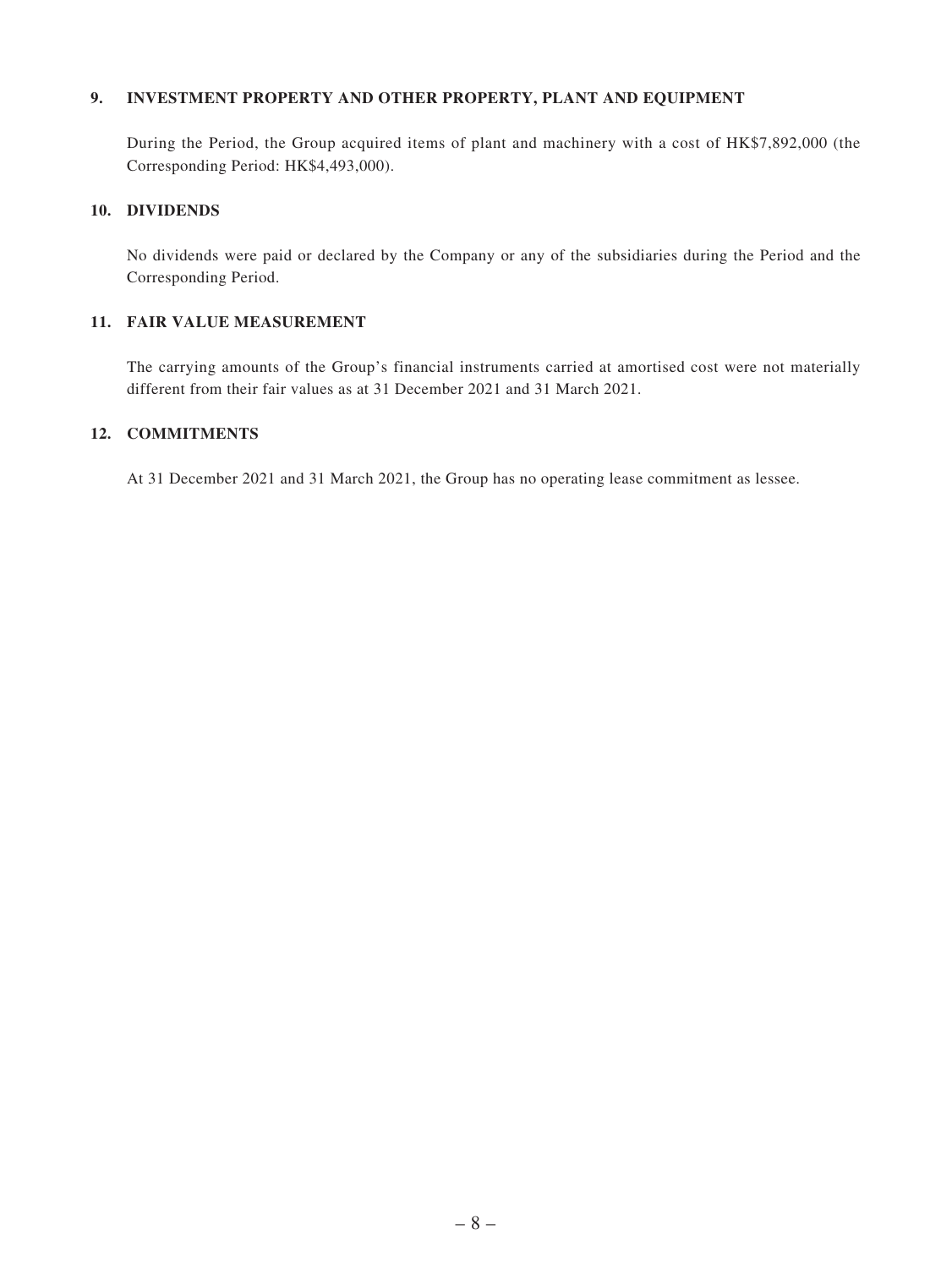# **MANAGEMENT DISCUSSION AND ANALYSIS**

### **Business review and outlook**

The Group is principally engaged in design, marketing, distribution and retail sales of toys and related products.

## *Business Review*

For the Period as compared to the Corresponding Period, the Group's revenue increased by approximately 10.1% while gross profit decreased by approximately 19.8%.

## *Business in the sales of ODM toys to license holder*

The Group's revenue in the sales of ODM toys to license holders decreased by approximately 12.5% to approximately HK\$91,441,000 (the Corresponding Period: approximately HK\$104,467,000).

The decrease in revenue from this segment was primarily because of a drastic decline in the production capacity of suppliers in mainland China due to electricity and water supply failure in the Period.

# *Business in the distribution of imported toys and related products*

The Group's revenue in the distribution of imported toys and related products increased by approximately 22.7% to approximately HK\$41,355,000 (the Corresponding Period: approximately HK\$33,715,000).

The increase in revenue from the distribution of imported toys and related products was mainly because a hot-selling high-end robot figure was released and delivered in the Period.

# *Business in the sales of own licensed toys and related products*

The Group's revenue in the sales of own licensed toys and related products increased by approximately 99.6% to approximately HK\$43,105,000 (the Corresponding Period: approximately HK\$21,592,000).

The increase in revenue from the sales of own licensed toys and related products was primarily because i) the sales of this segment was relatively low in the Corresponding Period; ii) a newly, developed super hero series figure was highly popular in the Period.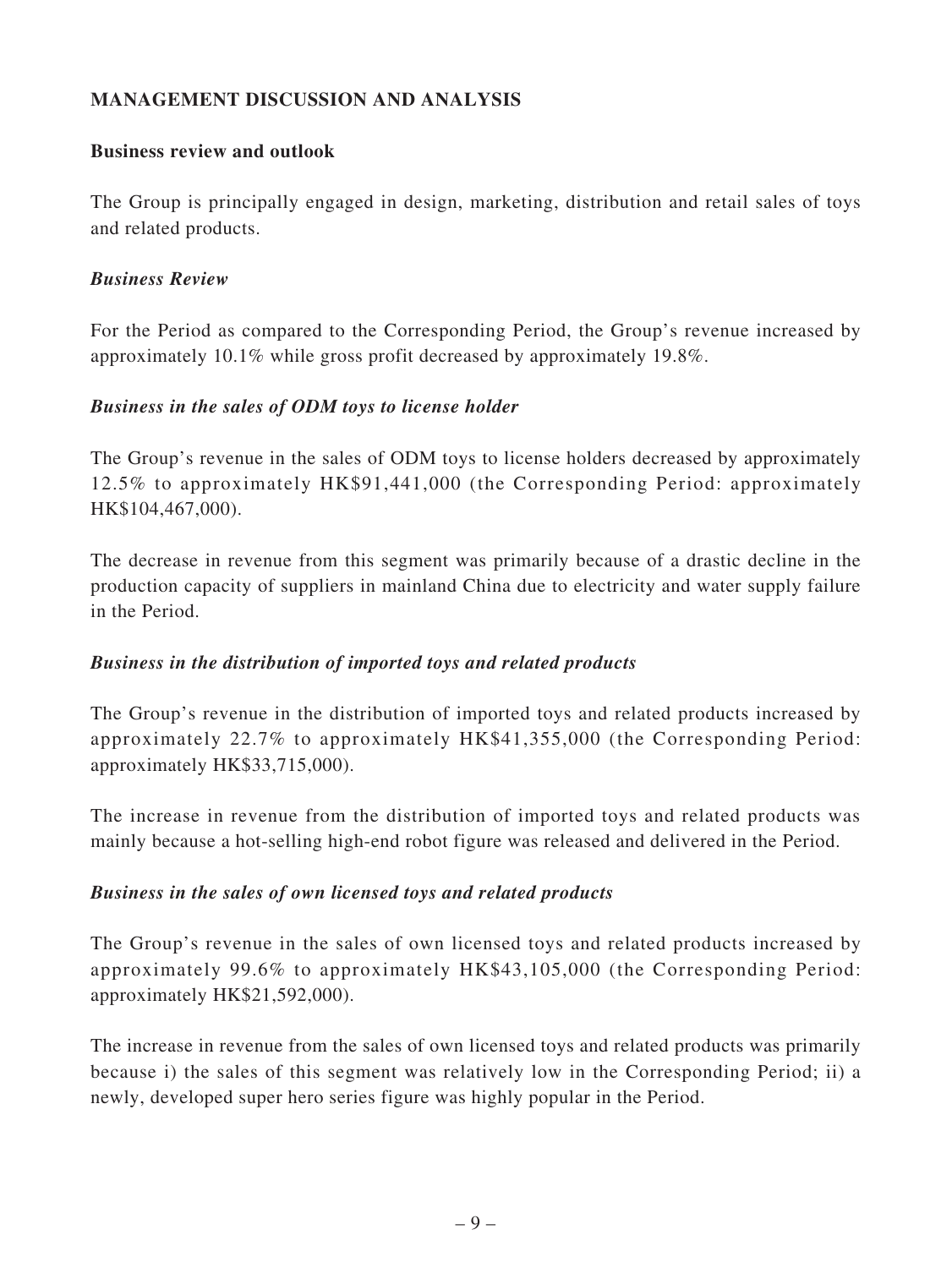# **Financial Analysis**

# *Revenue*

Revenue increased by approximately 10.1% to approximately HK\$175,901,000 for the Period from approximately HK\$159,774,000 for the Corresponding Period.

The increase in revenue was mainly due to the notable increase in revenue from (i) distribution of imported toys and related products; (ii) sales of own licensed toys and related products in the Period.

# *Cost of sales*

Cost of sales increased by approximately 17.2% to approximately HK\$151,394,000 for the Period from approximately HK\$129,206,000 for the Corresponding Period. The increase of cost of sales brings into line with the increase of revenue.

## *Gross profit*

Gross profit decreased by approximately 19.8% to approximately HK\$24,507,000 for the Period from approximately HK\$30,568,000 for the Corresponding Period. The gross profit margin decreased to 13.9% for the Period from approximately 19.1% for the Corresponding Period. The increase in product cost which has been transferred by the suppliers due to the unstable production environment in Mainland China.

### *Other income, net*

Other income, net decreased by approximately 31.9% to approximately HK\$3,921,000 for the Period from approximately HK\$5,756,000 for the Corresponding Period.

The decrease was mainly due to the subsidy of Employment Support Scheme and the Retail Sector Subsidy Scheme from Hong Kong Government was ceased.

### *Selling expenses*

Selling expenses increased by approximately 51.2% to approximately HK\$9,446,000 for the Period from approximately HK\$6,249,000 for the Corresponding Period. The increase was mainly due to the expenses on Ani-Com & Games Hong Kong incurred in the Period, which was cancelled in the Corresponding Period, and the online marketing expenses on social media platforms.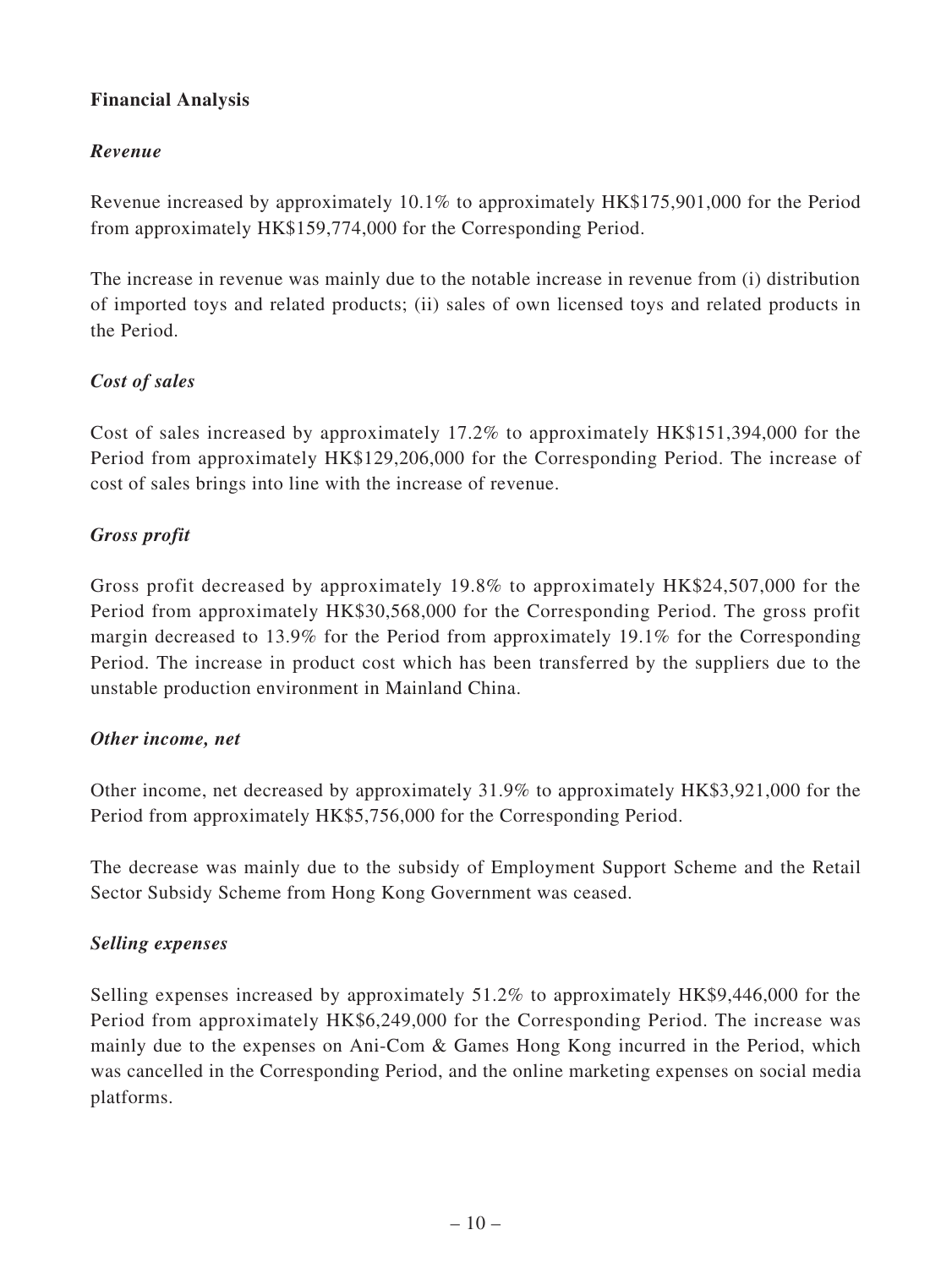### *Administrative expenses*

Administrative expenses increased by approximately 32.2% to approximately HK\$16,626,000 for the Period from approximately HK\$12,579,000 for the Corresponding Period. The increased expense was mainly due to a HK\$3,000,000 discretionary bonus is given to Mr. Li Wai Keung to reward his exceptional performance, as he led the Group in achieving continuous growth in sales since the Group listed on GEM in mid of 2018.

# *Event after the reporting period*

A wholly owned subsidiary of the Company, Amuse International Investment Limited (the "Vendor") and Mr. Li Wai Keung ("Mr. Li") entered into Agreement For Sale and Purchase in respect of Entire Issued Share Capital (the "Sale Shares") of D4 Toys (oversea) Co., Limited (the "Disposal Company") dated 8 November 2021 (the "Agreement"), pursuant to which the Vendor conditionally agreed to sell and Mr. Li conditionally agreed to acquire the Sale Share (the "Disposal") a consideration of HK\$34.0 million which shall be payable by Mr. Li to the Vendor by cash.

Mr. Li is a connected person of the Company by virtue of his being the chairman, the executive Director and substantial Shareholder of the Company. The Disposal Company is directly owned as to 100% by the Vendor. The principal asset of Disposal Company is the Property of four workshops and a carpark located in Tsuen Wan, New Territories. It is expected to record a net gain of approximately HK\$1.1 million attributable to the Disposal.

An extraordinary general meeting of the Company (the "EGM") was held on 7 January 2022 for the shareholders of the Company (the "Shareholders"), and approved the Disposal and transactions contemplated thereunder by way of poll. Mr. Li and his associates have abstained from voting at the EGM on the relevant resolutions to approve the Agreement and the Disposal.

The conditions precedent to the Agreement have been fulfilled and the completion of the Disposal took place on 28 January 2022.

Apart from the above mentioned, there is no other significant event subsequent to 31 December 2021 which would materially affect the Group's operating and financial performance.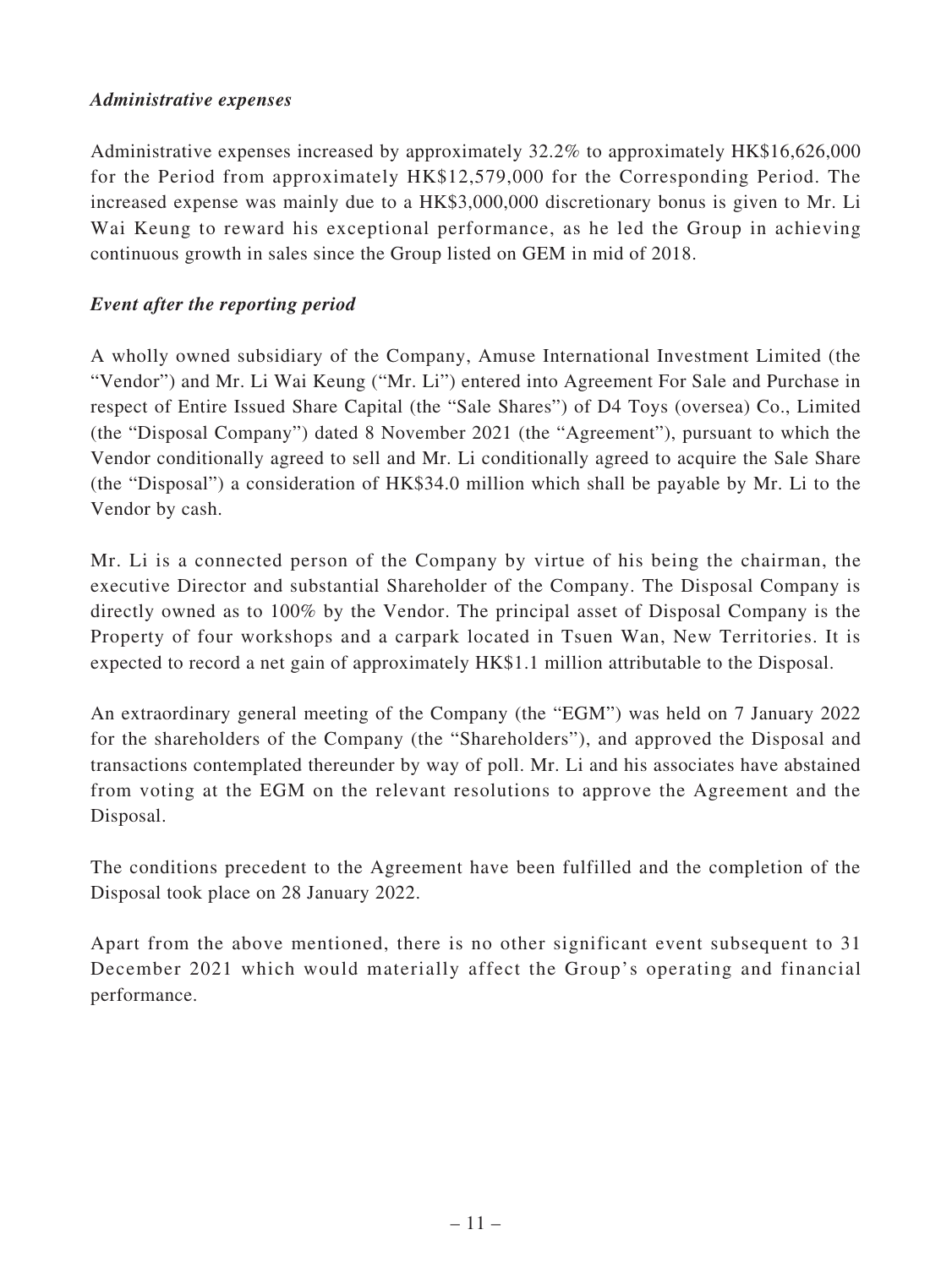## **Liquidity, financial resources and funding**

As at 31 December 2021, the Group had cash and bank deposits of approximately HK\$108,578,000 (31 March 2021: approximately HK\$86,961,000), which were cash at banks and on hand and bank deposits.

As at 31 December 2021, no bank deposit was pledged (31 March 2021: nil).

As at 31 December 2021, the Group's indebtedness comprised bank loans of HK\$3,367,000 (31 March 2021: HK\$3,487,000) and lease liabilities of HK\$1,717,000 (31 March 2021: HK\$3,559,000).

Gearing ratio is calculated based on the total loans and borrowings divided by total equity at the respective reporting date. As at 31 December 2021, the Group's gearing ratio was approximately 0.02 times, while it was 0.02 times as at 31 March 2021.

### **Capital structure**

As at 31 December 2021 and 31 March 2021, the capital structure of the Company comprised issued share capital and reserves.

#### **Future plans for material investments and capital assets**

On 31 December 2021, Amuse Luck Limited, a wholly-owned subsidiary of the Company, entered into a memorandum of understanding (the "MOU") with Chu Guigui (褚桂桂) and Zhu Rongzheng (朱榮政) (collectively, the "Potential Vendors") in relation to a possible acquisition (the "Possible Acquisition") of all or part of the equity interest in DongYiQuan Network Technology Co., Ltd. ("DongYiQuan") by the Group.

DongYiQuan is an investment holding company incorporated in the British Virgin Islands with limited liability and, through its subsidiaries, is principally engaged in the provision of smart health care products and service systems in the People's Republic of China (the "PRC").

The parties to the MOU shall negotiate in good faith in ensuring the formal agreement in relation to the Possible Acquisition be entered into as soon as possible and in any event, within ninety (90) days from the date of entering into of the MOU, or such later date as the parties to the MOU may agree.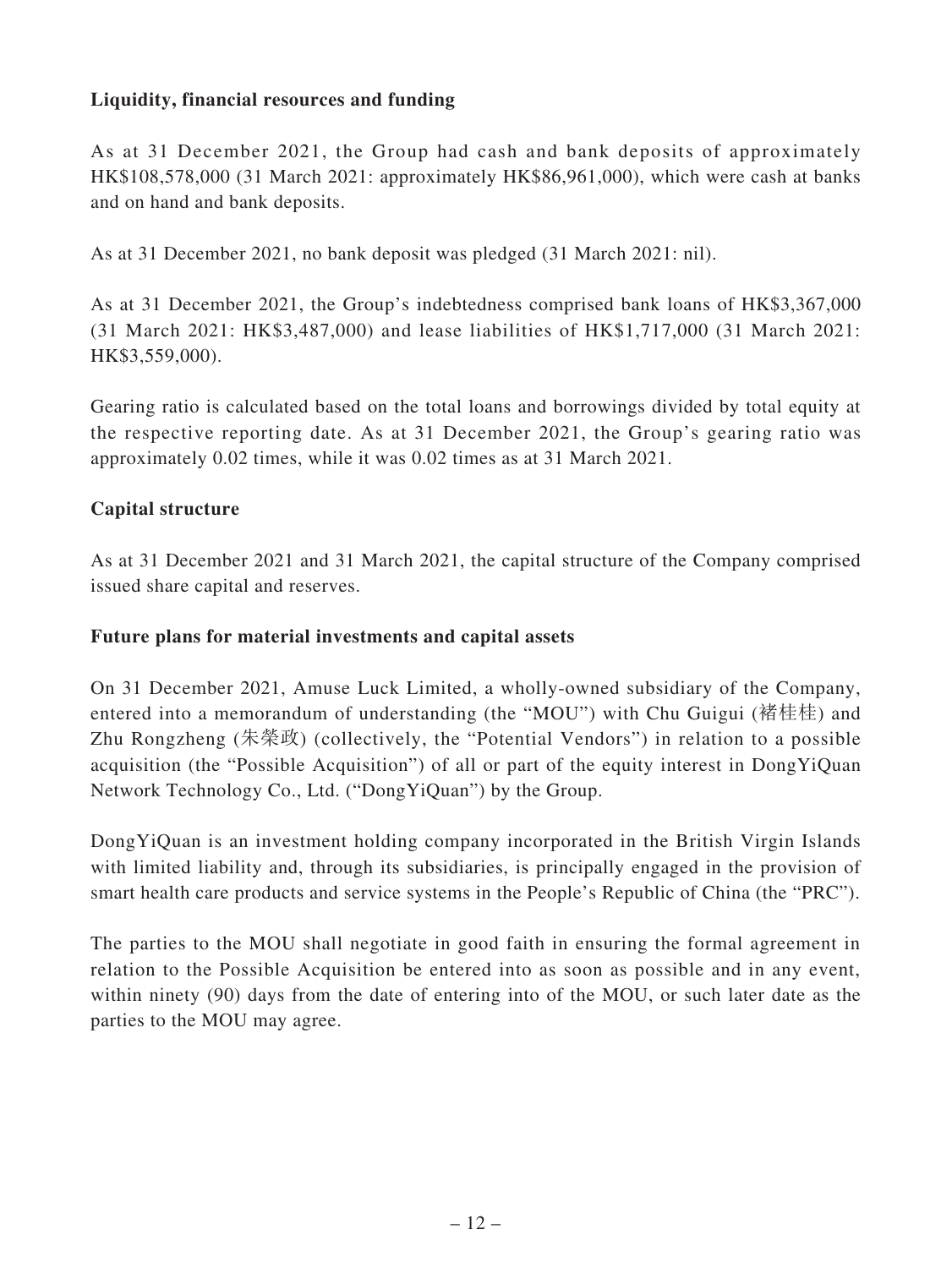Apart from the above mentioned, and the disposal of subsidiary as mentioned under Event after the reporting period in Page 11 of this announcement, the Group did not have other plans for material investments and capital assets.

## **Material acquisitions and disposals of subsidiaries and affiliated companies**

During the Period, the Group did not have any material acquisitions or disposals of subsidiaries and affiliated companies (the Corresponding Period: nil).

## **Contingent liabilities**

The Group had no material contingent liabilities as at 31 December 2021 (31 March 2021: nil).

## **Exposure to exchange rate fluctuation**

Foreign currency risk refers to the risk that the fair value or future cash flows of a financial instrument will fluctuate because of changes in foreign exchange rates. The Group mainly operates in Hong Kong with most of the transactions denominated and settled in HK\$.

During the Period, the Group's exposure to foreign currency risk primarily arose from certain financial instruments including trade and other receivables, cash and cash equivalents and trade and other payables which are denominated in JPY, RMB and/or US\$. During the Period and the Corresponding Period, the Group did not adopt any hedging strategy but the management continuously monitored the foreign exchange risk exposure on a case-by-case basis. The Group did not use any hedging contracts to engage in speculative activities during the Period and the Corresponding Period.

### **Charge on group's assets**

At 31 December 2021, the Group's leasehold land and building with an aggregate carrying value of HK\$6,334,000 were mortgaged to secure banking facilities granted to the Group (31 March 2021: HK\$6,246,000).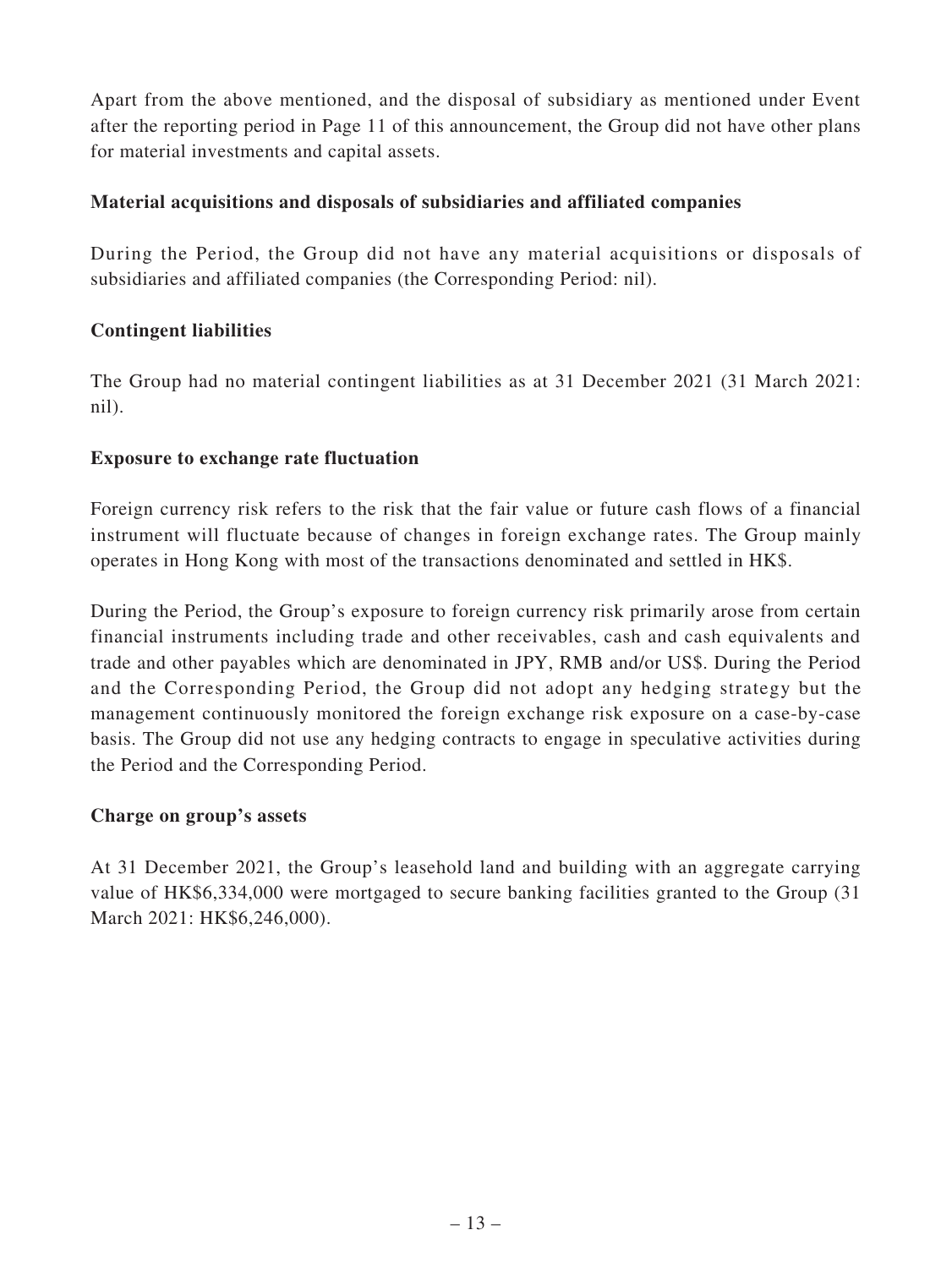### **Information on employees**

As at 31 December 2021, the Group had 42 employees (31 March 2021: 39) working in Hong Kong. Employees are remunerated according to their performance and work experience. On top of basic salary, commission, discretionary bonus and share option may be granted to eligible staff by reference to the Group's performance as well as individual's performance. The remuneration of the Directors for the Period amounted to approximately HK\$7,025,000 (the Corresponding Period: approximately HK\$3,775,000).

## **Dividend**

The Board does not recommend the payment of dividend for the Period (the Corresponding Period: Nil).

### **Use of Proceeds**

The ordinary share(s) of the Company (the "Shares") were listed on GEM on 31 May 2018. The net proceeds from the listing of the Shares on GEM (the "Listing") (after deducting the underwriting fees and related expenses) amounted to approximately HK\$57.9 million. The net proceeds were fully utilised in FY2021.

#### **Principal risks and uncertainties**

The business operations and results of the Group may be affected by various factors, some of which are external causes and some are inherent to the business. The principal risks and uncertainties are summarised as follows:

# **Principal risks and uncertainties facing the Group**

- Failure to obtain new orders could materially affect the Group's financial performance
- The Group relies on the performance of senior management team

# **Directors' approach to addressing these risks and uncertainties**

- The Group has constantly built up good relationships with key customers and actively solicited new customers
- The Group has constantly provided training to senior management team to enhance their performance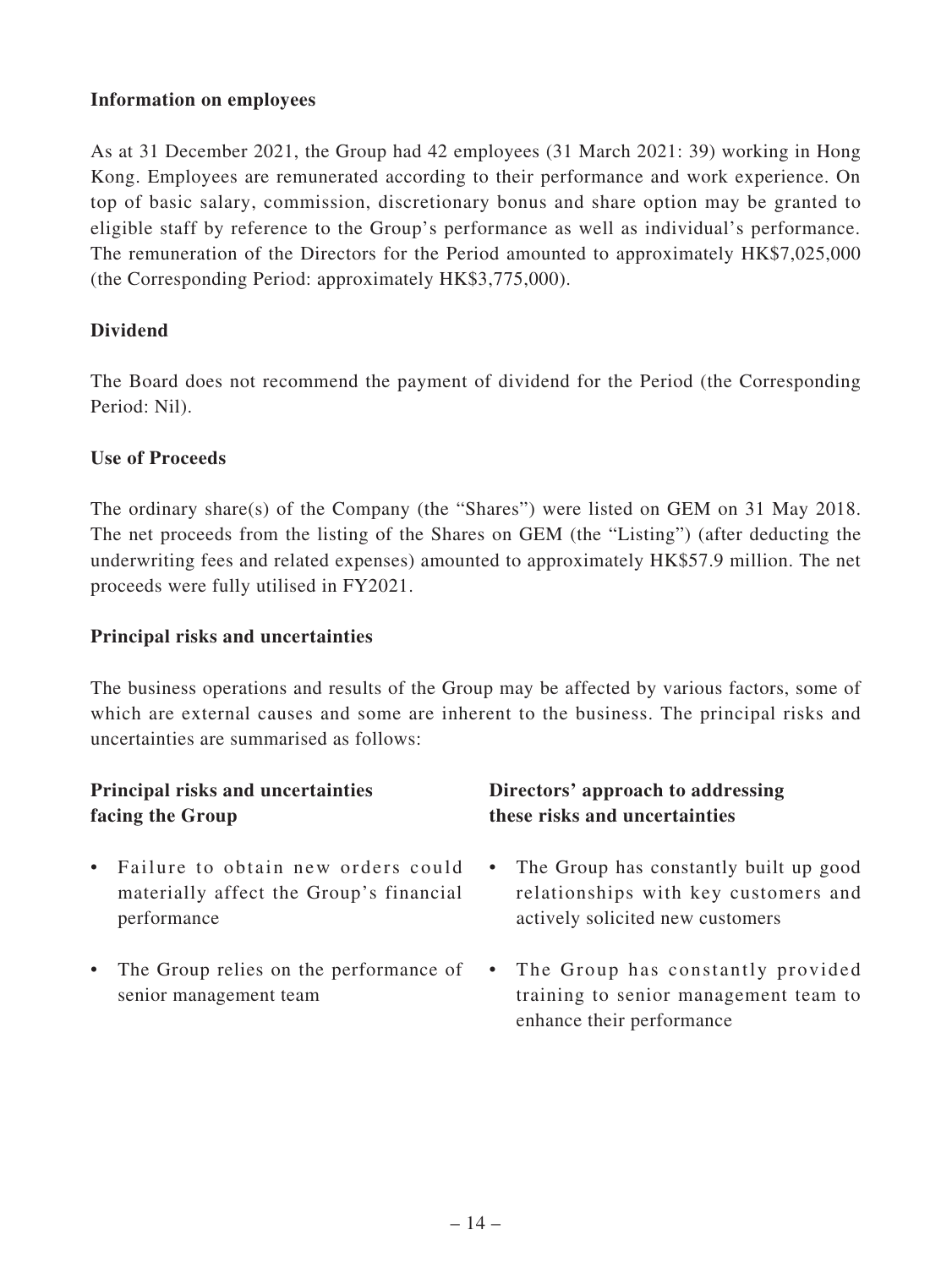- Ineffective quality control over the suppliers and products may result in negative impact on the business and operation of the Group
- The Group may be exposed to delays and/ or defaults of payments by customers which would adversely affect cash flows or financial results
- Failure to renew existing license rights and/or obtain new license rights for own licensed toys will have adverse impact on financial performance on the Group
- The Group has professional and well trained engineer team to working closely and timely with suppliers in order to maintain its product in high standard of quality
- The Group only offer credit period for customers with long term relationship and well credit record. Most of the customers are traded on cash basis
- The Group has a dedicated team to work closely with existing licenser, obtained outstanding results in the joint events with the licensers. The Group has kept up good relationship and also developing new relationship with potential new licensers in the market

### **Outlook**

The Group will make steady progress in accordance with the plans formulated before the Listing and its actual operational conditions, so as to facilitate effective implementation of the business objectives of the Company and bring benefits from it.

The Board will proactively seek potential business opportunities and explore the possibility to expand the Group's network not limited to ACG figure toys market, that will broaden the sources of income of the Group and enhance value to the Shareholders.

In the future, the Board believes that the Group will achieve another breakthrough in terms of its business performance by leveraging on its advantages, in particular with its wide variety of high-end toys product.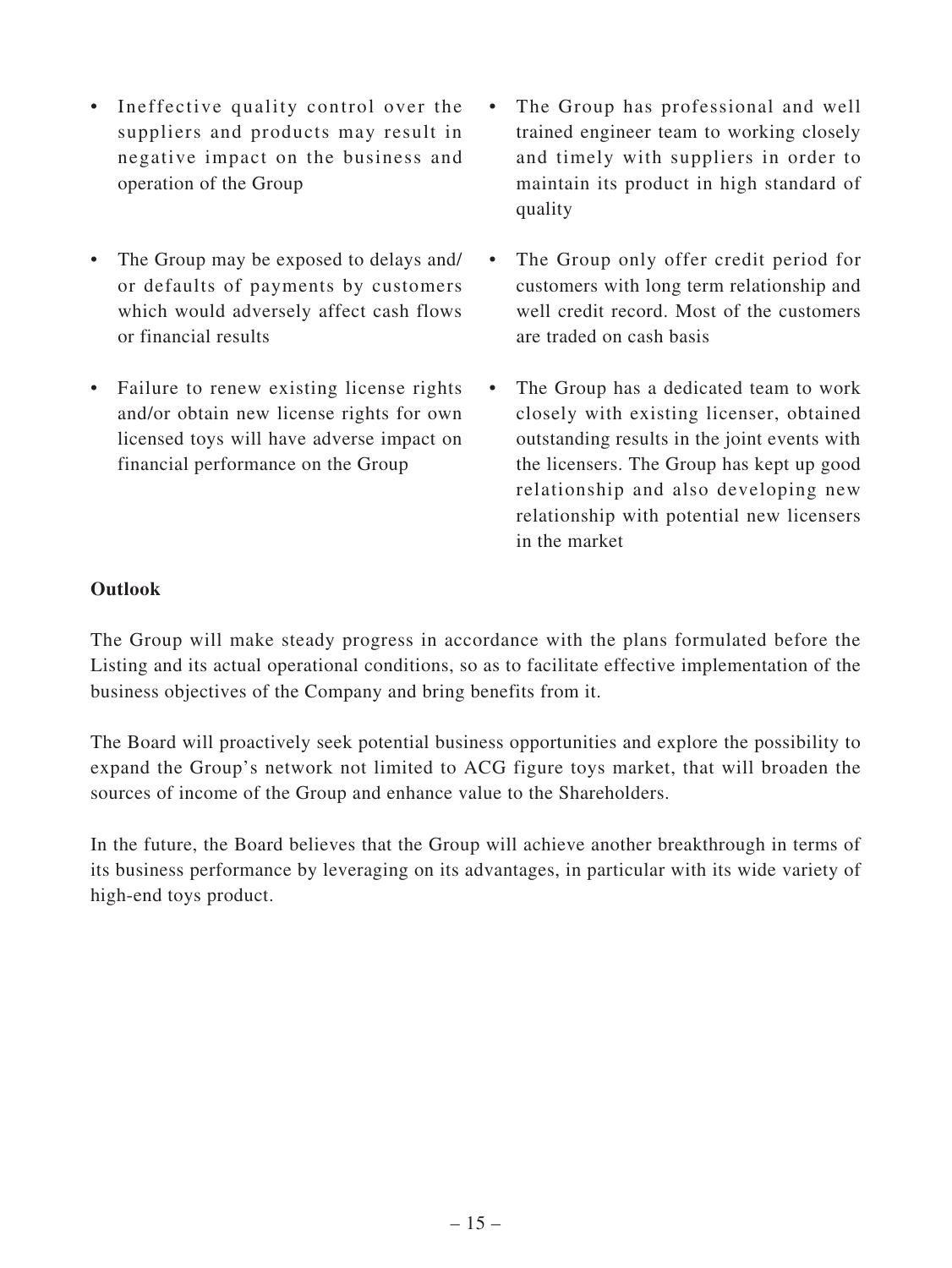### **OTHER INFORMATION**

# **Interests and Short Positions of Directors and Chief Executive in the Shares, Underlying Shares and Debentures of the Company**

As at 31 December 2021, the interests or short positions of the Directors and chief executive of the Company in the shares, underlying shares and debentures of the Company or any of its associated corporations (within the meaning of Part XV of the Securities and Futures Ordinance (the "SFO"), Chapter 571), which were required to be notified to the Company and the Stock Exchange pursuant to Divisions 7 and 8 of Part XV of the SFO (including interests or short positions which they are taken or deemed to have under such provisions of the SFO), or which were required, pursuant to Section 352 of the SFO, to be entered in the register referred to therein, or which were required, pursuant to Rules 5.46 to 5.67 of the GEM Listing Rules relating to securities transactions by directors to be notified to the Company and the Stock Exchange, were as follows:

| <b>Name of Director</b>     | Nature of interest/<br><b>Holding capacity</b> | Number of<br>ordinary<br>shares held | Percentage of<br>issued share<br>capital of<br>the Company<br>(Note 1) |
|-----------------------------|------------------------------------------------|--------------------------------------|------------------------------------------------------------------------|
| Mr. Li Wai Keung ("Mr. Li") | Interest of a controlled                       | $180,800,000$ (L)                    | 18.08%                                                                 |
| (Note 1)                    | corporation                                    | ( <i>Note</i> 2, 3)                  |                                                                        |

*Notes:*

- 1. As at 31 December 2021, the Company issued ordinary share capital was HK\$10,000,000 divided into 1,000,000,000 Shares of HK\$0.01 each.
- 2. Mr. Li is wholly and beneficially interested in the said shares through his wholly owned Company, Infinite Force Holdings Ltd ("Infinite Force"), which is the beneficial owner of 180,800,000 Shares.
- 3. The letter "L" denotes the person's long position in the Shares.

Save as disclosed above, as at 31 December 2021, none of the Directors or chief executive of the Company had any other interest or a short position in the shares, underlying shares or debentures of the Company or any of its associated corporations (within the meaning of Part XV of the SFO) that was required to be recorded in the register kept by the Company under Section 352 of the SFO, or as otherwise notified to the Company and the Stock Exchange pursuant to Rule 5.46 of the GEM Listing Rules.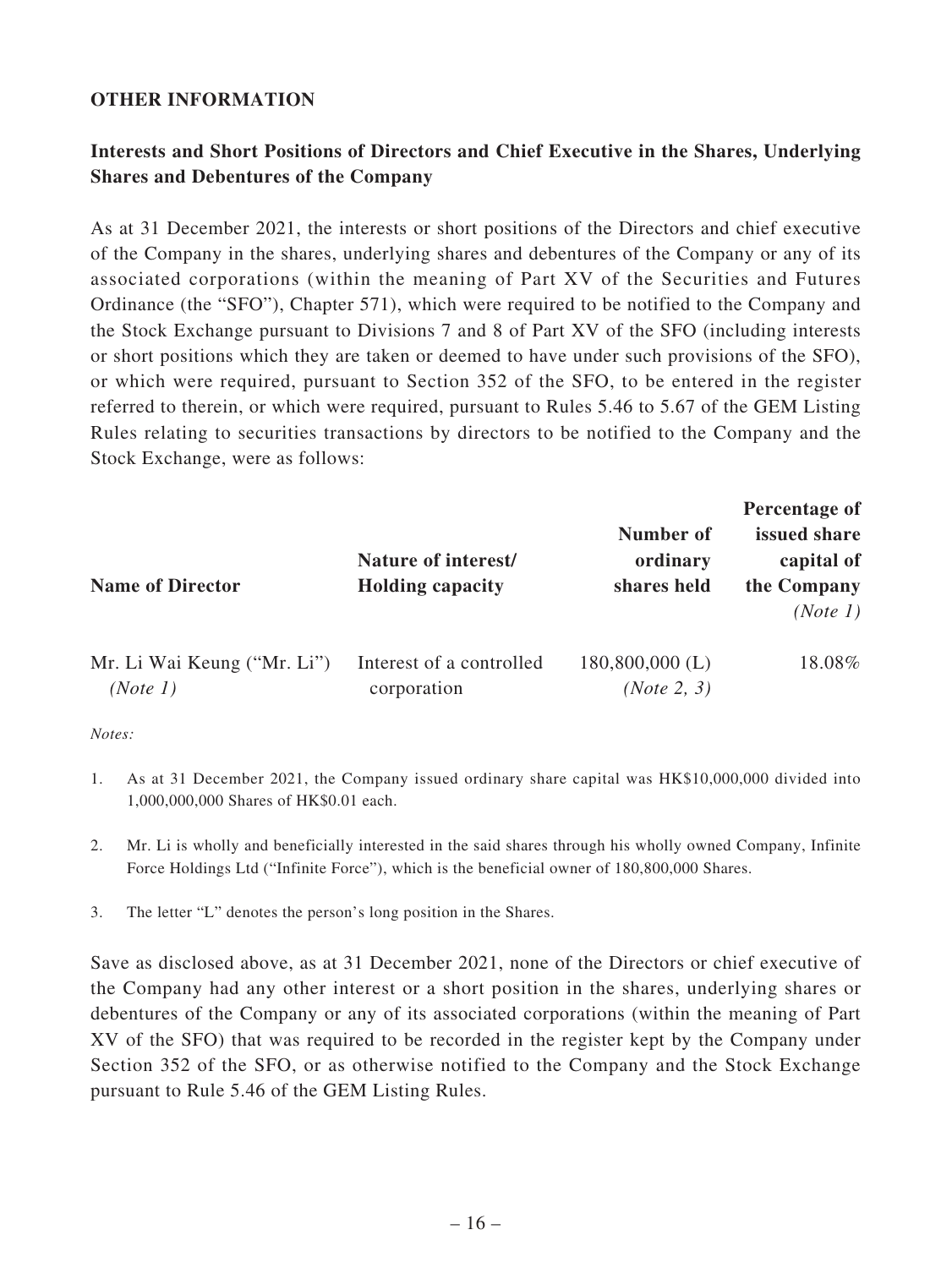# **Interests and Short Positions of Substantial Shareholders in the Shares, Underlying Shares and Debentures of the Company**

As at 31 December 2021, person (other than the Directors) who had interests or short positions in the shares and underlying shares of the Company, being 5% or more of the Company's issued share capital, was recorded in the register required to be kept under section 336 of the SFO were as follows:

| <b>Name of Shareholders</b>                  | Nature of interest/<br><b>Holding capacity</b> | Number of<br>ordinary<br>shares held    | Percentage of<br>issued share<br>capital of<br>the Company<br>(Note 1) |
|----------------------------------------------|------------------------------------------------|-----------------------------------------|------------------------------------------------------------------------|
| Infinite Force                               | Beneficial owner                               | $180,800,000$ (L)<br><i>(Note 2, 3)</i> | 18.08%                                                                 |
| Ms. Fong Wing Yan<br>("Ms. Fong")            | Interest of spouse                             | $180,800,000$ (L)<br>(Note 4)           | 18.08%                                                                 |
| <b>Star Unicorn International</b><br>Limited | Beneficial owner                               | $74,536,000$ (L)                        | $7.45\%$                                                               |
| Ms. Lam Hoi Yan                              | Beneficial owner                               | $65,000,000$ (L)                        | $6.50\%$                                                               |

*Notes:*

- 1. As at 31 December 2021, the Company issued ordinary share capital was HK\$10,000,000 divided into 1,000,000,000 Shares of HK\$0.01 each.
- 2. Infinite Force, a company incorporated in the British Virgin Islands on 18 October 2016 and an investment holding company, is wholly and beneficially owned by Mr. Li who is the chairman and an executive Director of the Company. Therefore, Mr. Li is deemed to be interested in the 180,800,000 Shares held by Infinite Force by virtue of his 100% shareholding interest in Infinite Force.
- 3. The letter "L" denotes the person's long position in the Shares.
- 4. Ms. Fong is the spouse of Mr. Li. She is deemed to be interested in the Shares in which Mr. Li is interested under Part XV of the SFO.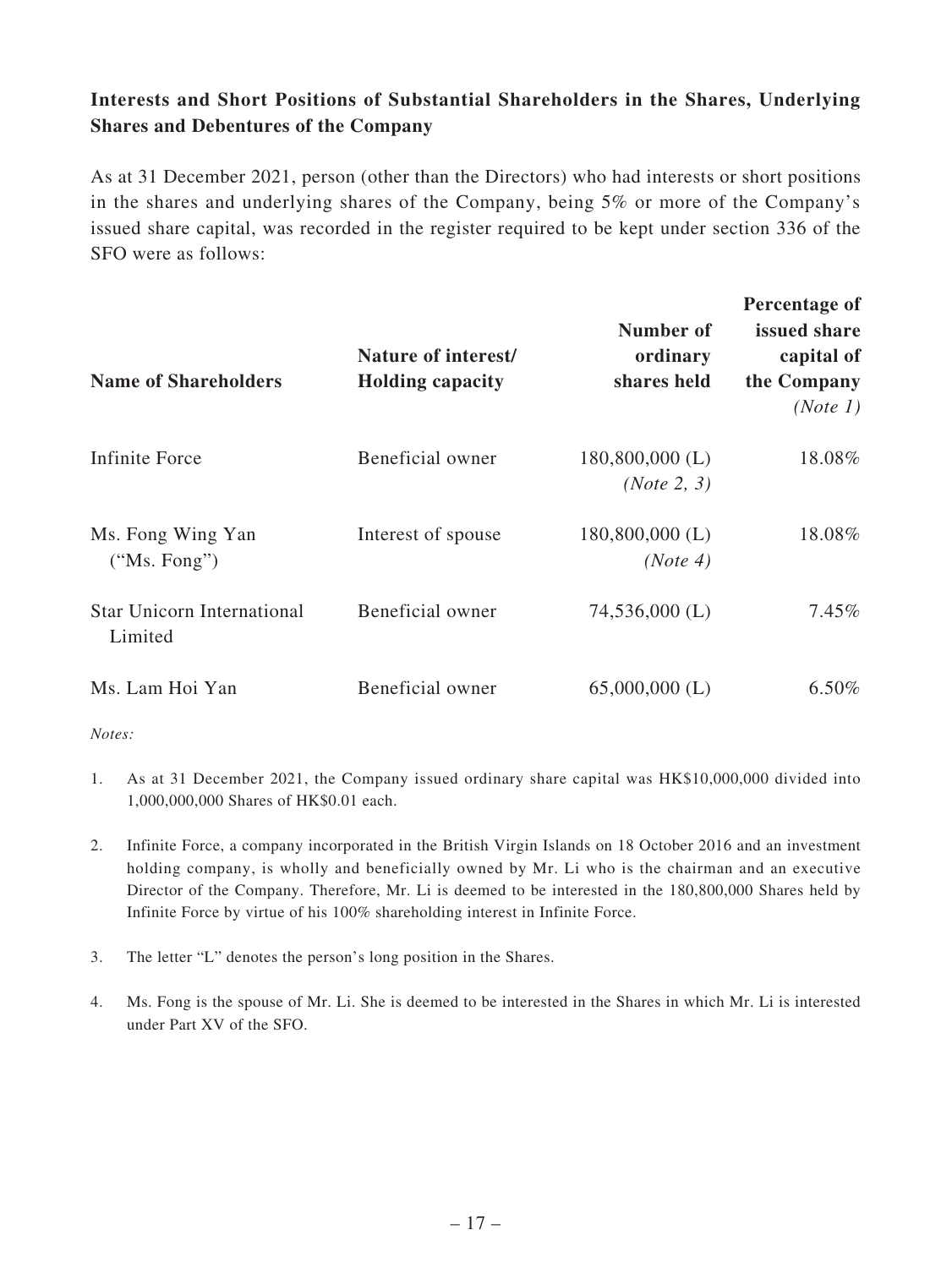## **Purchase, sale or redemption of listed securities of the Company**

The Company had not redeemed any of its ordinary shares during the Period. Neither the Company nor any of its subsidiaries had purchased or sold any of the Company's ordinary shares during the Period.

### **Directors' and controlling shareholders' interest in competing business**

None of the Directors, the directors of the Company's subsidiaries, the Company's controlling shareholders, or any of their respective close associates, as defined in the GEM Listing Rules, has interest in any business that competes or may compete, either directly or indirectly, with the businesses of the Group or has any other conflict of interests with the Group (other than being a Director and/or a director of its subsidiaries and their respective associates) during the Period.

### **Directors' securities transactions**

The Company has adopted a code of conduct regarding securities transactions by the Directors on terms no less exacting than the required standard of dealings set out in Rules 5.48 to 5.67 of the GEM Listing Rules. The Company had made specific enquiry of all the Directors and the Company was not aware of any non-compliance with the required standard of dealings regarding securities transactions by the Directors during the Period.

### **Interests of the Compliance Adviser**

In accordance with Rule 6A.19 of the GEM Listing Rules, the Company has appointed Ample Capital Limited ("Ample Capital") to be the compliance adviser. As informed by Ample Capital, neither Ample Capital nor any of its directors or employees or close associates, has or may have, any interest in the share capital of the Company or any member of the Group (including options or rights to subscribe for such securities), which is required to be notified to the Company pursuant to Rule 6A.32 of the GEM Listing Rules, except for the compliance adviser agreement entered into between the Company and Ample Capital dated 31 May 2018.

### **Share Option Scheme**

The Company's share option scheme (the "Share Option Scheme") was approved by a resolution of the Company's shareholders passed on 11 May 2018. The principal terms of the Share Option Scheme, a summary of which is set out in Appendix VI to the Prospectus, are in compliance with the provisions under Chapter 23 of the GEM Listing Rules.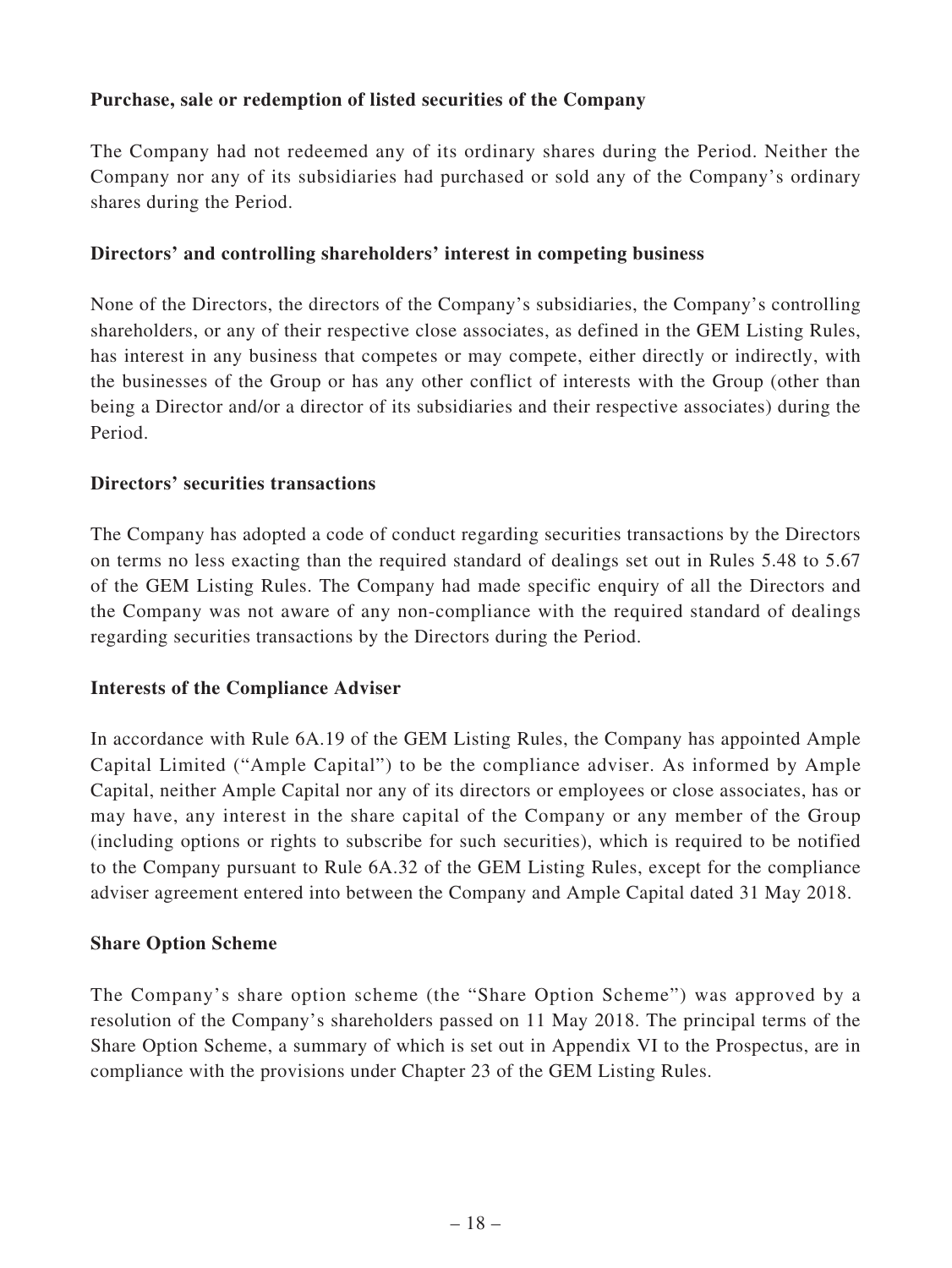As of 31 December 2021 and up to the date of this announcement, there were no options granted, exercised, lapsed or cancelled under the Share Option Scheme. There was no outstanding share option not yet exercised under the Share Option Scheme.

### **Corporate governance practice**

The Company has applied the principles and code provisions in the Corporate Governance Code and Corporate Governance Report (the "Code") as set out in Appendix 15 to the GEM Listing Rules. In the opinion of the Board, the Company has complied with the Code during the Period except for the deviation from the code provision A.2.1 of the Code. Mr. Li is the chairman of the Board and the chief executive officer of the Company and he has been managing the Group's business and supervising the overall operations of the Group since 2004. The Directors consider that vesting the roles of the chairman of the Board and the chief executive officer of the Company in Mr. Li is beneficial to the management and business development of the Group and will provide a strong and consistent leadership to the Group. The Board will continue to review and consider splitting the roles of the chairman of the Board and the chief executive officer at a time when it is appropriate and suitable by taking into account the circumstances of the Group as a whole.

#### **Audit committee**

The Audit Committee has reviewed the unaudited condensed consolidated financial statements for the nine months ended 31 December 2021 of the Group with the management and is of the view that such unaudited condensed consolidated financial statements complied with the applicable accounting standards, the requirements under the GEM Listing Rules and other applicable legal requirements, and that adequate disclosures had been made.

> By order of the Board **Amuse Group Holding Limited Li Wai Keung** *Chairman and Executive Director*

Hong Kong, 11 February 2022